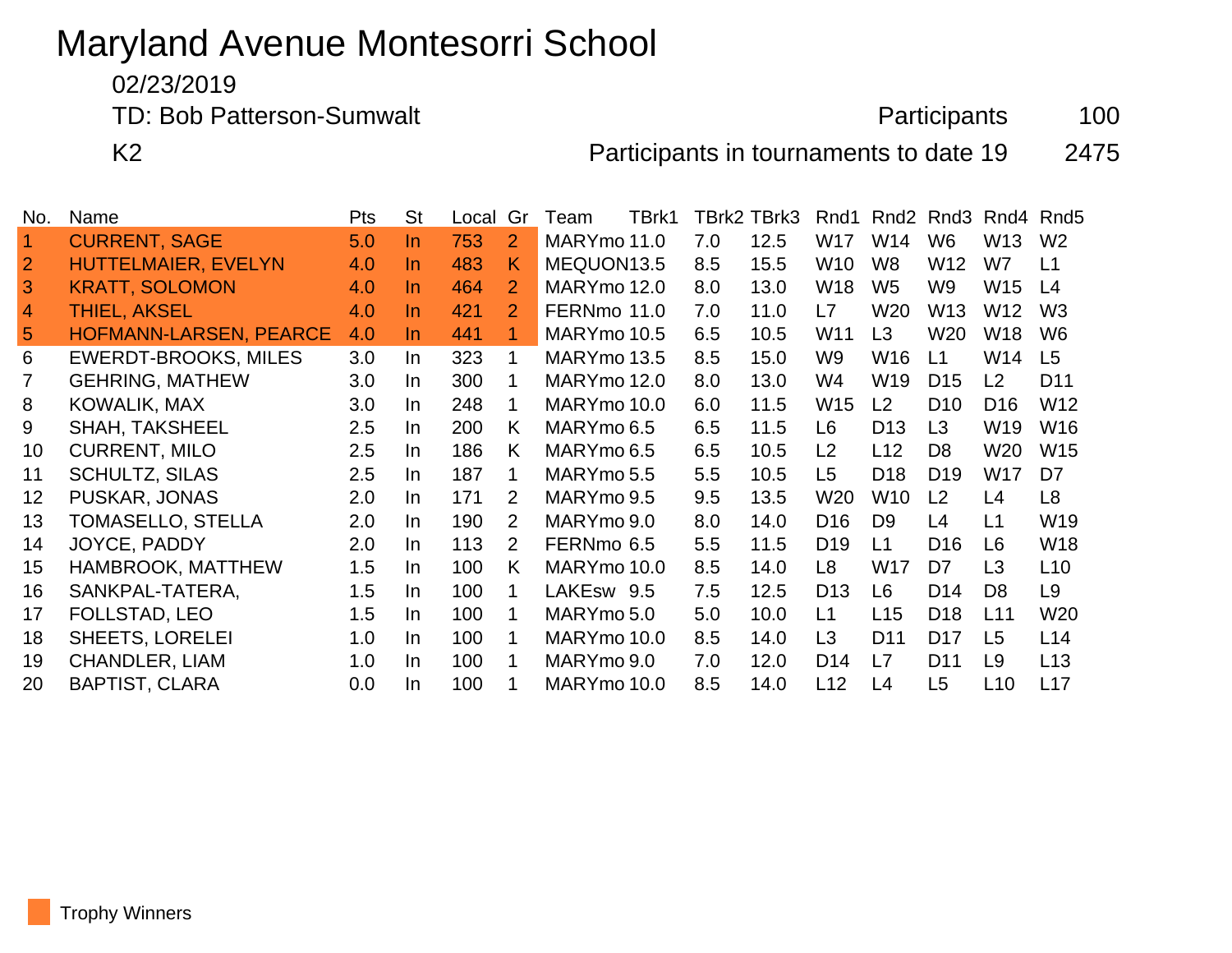#### K5 Individual Standings

| No.            | Name                       | Pts | <b>St</b> | Local | Gr             | Team          | TBrk1 | TBrk2 | TBrk3 | Rnd1            |                 | Rnd <sub>2</sub> Rnd <sub>3</sub> | Rnd4            | Rnd <sub>5</sub> |
|----------------|----------------------------|-----|-----------|-------|----------------|---------------|-------|-------|-------|-----------------|-----------------|-----------------------------------|-----------------|------------------|
| $\overline{1}$ | <b>OULAHAN, ORJAN</b>      | 5.0 | $\ln$     | 603   | $\overline{2}$ | MARYmo 13.0   |       | 9.0   | 15.0  | W <sub>20</sub> | W18             | W <sub>3</sub>                    | W <sub>2</sub>  | W7               |
| $\overline{2}$ | <b>KLASSEN, MAX</b>        | 4.0 | In.       | 514   | 5              | MARYmo 14.5   |       | 9.5   | 16.5  | W7              | <b>W17</b>      | W <sub>4</sub>                    | L1              | W15              |
| 3              | Lopez-Paulson, Marcus      | 4.0 | In.       | 505   | 4              | <b>VIEAU</b>  | 13.0  | 8.0   | 15.5  | W <sub>13</sub> | W14             | L1                                | W <sub>12</sub> | W <sub>6</sub>   |
| $\overline{4}$ | <b>WHITLOW, VINCENT</b>    | 4.0 | In.       | 469   | 3              | MARYmo 12.0   |       | 8.0   | 14.0  | W15             | W <sub>19</sub> | L <sub>2</sub>                    | W <sub>8</sub>  | W12              |
| $\overline{5}$ | OROZCO, ADAN               | 3.5 | In.       | 397   | $\overline{4}$ | <b>VIEAU</b>  | 10.5  | 7.5   | 11.5  | W24             | D <sub>12</sub> | L <sub>6</sub>                    | W <sub>13</sub> | W <sub>10</sub>  |
| 6              | HOFFMAN-LARSON, DECLAN     | 3.0 | In.       | 394   | 3              | MARYmo 13.5   |       | 9.5   | 14.5  | W <sub>25</sub> | L9              | W <sub>5</sub>                    | W11             | L3               |
| 7              | <b>NELSON, AKILI</b>       | 3.0 | In.       | 352   | 5              | MONTcr 13.5   |       | 8.5   | 15.0  | L2              | W <sub>22</sub> | W <sub>19</sub>                   | W14             | L1               |
| 8              | WILDER, AALIYAH            | 3.0 | In.       | 249   | 3              | GOLDmi 10.5   |       | 6.5   | 11.5  | L14             | W <sub>24</sub> | <b>W17</b>                        | L4              | W <sub>19</sub>  |
| 9              | <b>HENIKA, OLIVER</b>      | 3.0 | In.       | 319   | 4              | GOLDmi 10.0   |       | 7.0   | 11.5  | W <sub>22</sub> | W <sub>6</sub>  | L12                               | L10             | <b>W17</b>       |
| 10             | <b>WALKER, ALFRED</b>      | 3.0 | In.       | 301   | 5              | MARYmo 10.0   |       | 6.5   | 10.0  | L17             | -B-             | W <sub>23</sub>                   | W <sub>9</sub>  | L5               |
| 11             | MAYS, JAZMINE              | 3.0 | In.       | 296   |                | MONTcr 8.5    |       | 5.5   | 9.5   | L12             | W <sub>25</sub> | W <sub>16</sub>                   | L <sub>6</sub>  | W24              |
| 12             | <b>BERRY, CAMERON</b>      | 2.5 | In.       | 435   | $\overline{4}$ | <b>HILLgI</b> | 10.5  | 10.5  | 17.5  | W <sub>11</sub> | D <sub>5</sub>  | W <sub>9</sub>                    | L3              | L4               |
| 13             | HAMBROOK, ELIZABETH        | 2.5 | In.       | 266   | 4              | MARYmo 8.0    |       | 8.0   | 14.0  | L3              | D <sub>15</sub> | W <sub>20</sub>                   | L <sub>5</sub>  | W18              |
| 14             | <b>AGUIRRE, ELISEO</b>     | 2.5 | In.       | 240   | 3              | PARKgl 8.0    |       | 8.0   | 13.0  | W <sub>8</sub>  | L <sub>3</sub>  | D <sub>18</sub>                   | L7              | W <sub>25</sub>  |
| 15             | HAYDEN, KRISHAN            | 2.5 | In.       | 326   | 5              | MONTcr 8.0    |       | 8.0   | 13.0  | L4              | D <sub>13</sub> | W <sub>22</sub>                   | W24             | L2               |
| 16             | FEHR, LEYNA                | 2.5 | In.       | 177   | 4              | MARYmo 7.0    |       | 7.0   | 10.5  | -B-             | L21             | L11                               | D <sub>18</sub> | W <sub>20</sub>  |
| 18             | <b>SCHWEI, SAWYER</b>      | 2.0 | In.       | 186   | 4              | GOLDmi 8.5    |       | 7.0   | 13.5  | W23             | L1              | D <sub>14</sub>                   | D <sub>16</sub> | L13              |
| 19             | <b>MADISON, JUSTIN</b>     | 2.0 | In.       | 132   | 3              | MARYmo 7.5    |       | 7.0   | 11.5  | W27             | L4              | L7                                | W <sub>25</sub> | L8               |
| 20             | <b>MACKLIN, SHYLON</b>     | 2.0 | In.       | 127   | 3              | THOREA 6.5    |       | 6.0   | 11.5  | L1              | W26             | L13                               | W23             | L16              |
| 22             | <b>FOLLSTAD, JOSEPHINE</b> | 1.5 | In.       | 100   | 3              | MARYmo 7.5    |       | 7.0   | 10.5  | L9              | L7              | L15                               | W <sub>27</sub> | D <sub>23</sub>  |
| 23             | <b>BARRETT, ABIGAIL</b>    | 1.5 | In.       | 100   | 3              | MARYmo 6.0    |       | 5.5   | 8.5   | L18             | W27             | L10                               | L20             | D <sub>22</sub>  |
| 24             | CAMPBELL, KYMANA           | 1.0 | In.       | 100   | 3              | MARYmo 9.0    |       | 8.5   | 12.5  | L <sub>5</sub>  | L <sub>8</sub>  | W26                               | L15             | L11              |
| 25             | <b>BARRETT, SOFIA</b>      | 1.0 | In.       | 100   | $\overline{4}$ | MARYmo 8.0    |       | 7.5   | 11.0  | L <sub>6</sub>  | L11             | W <sub>27</sub>                   | L19             | L14              |
| 26             | <b>CAMPBELL, CHRISTINE</b> | 0.5 | In.       | 100   | 3              | MARYmo 5.5    |       | 5.0   | 9.0   | L21             | L20             | L24                               | L17             | D <sub>27</sub>  |
| 27             | <b>JOHNSON, JURNEE</b>     | 0.5 | In.       | 100   | 4              | MONTcr 4.5    |       | 4.0   | 6.5   | L <sub>19</sub> | L23             | L25                               | L22             | D <sub>26</sub>  |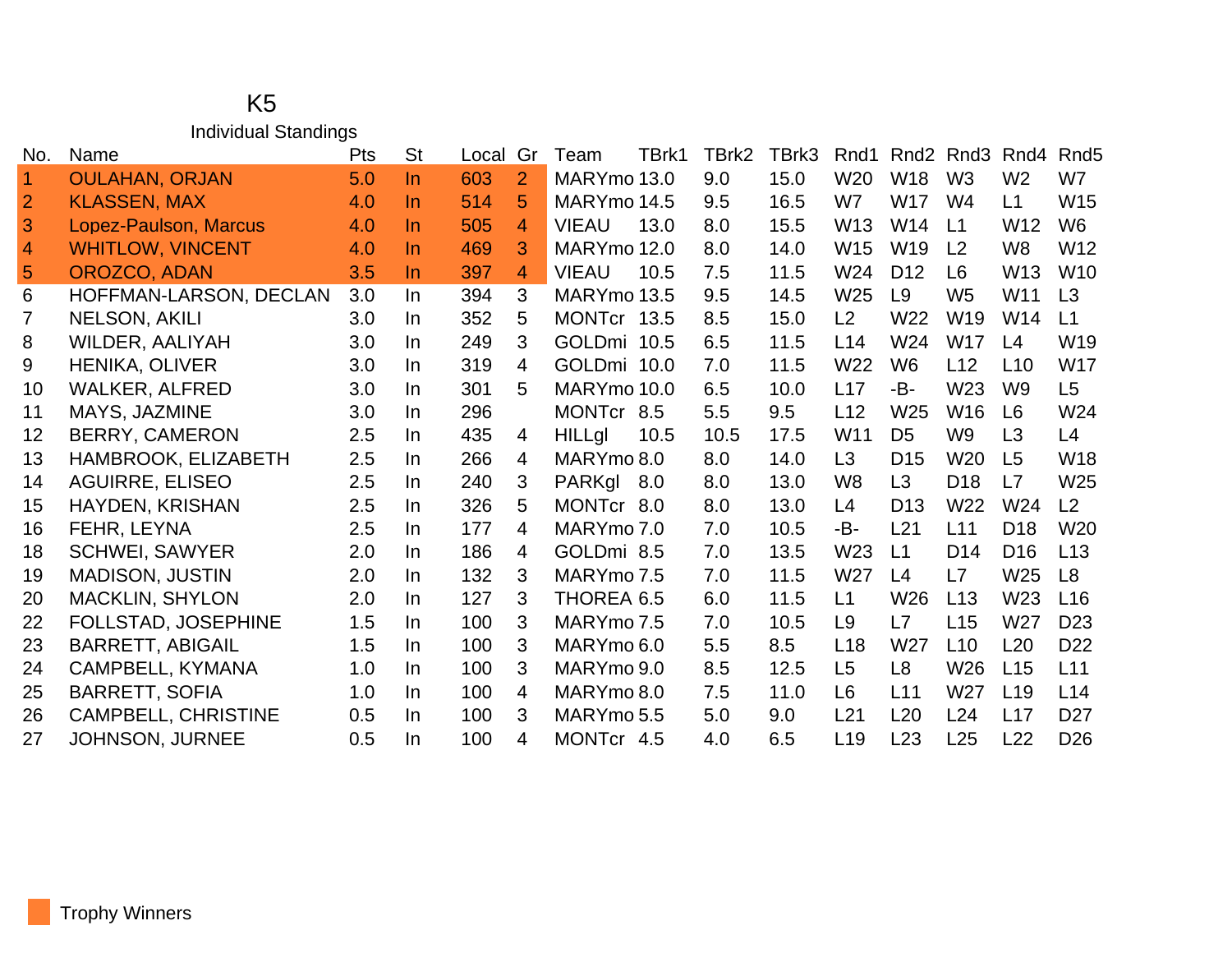#### K12 Individual Standings

| No.            | Name                           | Pts | <b>St</b> | Local | Gr             | Team          | TBrk1 | TBrk2 | TBrk3 | Rnd1            | Rnd <sub>2</sub> | Rnd3            | Rnd4            | Rnd <sub>5</sub> |
|----------------|--------------------------------|-----|-----------|-------|----------------|---------------|-------|-------|-------|-----------------|------------------|-----------------|-----------------|------------------|
| $\vert$ 1      | <b>BRENNAN, CONOR</b>          | 4.5 | $\ln$     | 851   | 6              | GOLDmi 12.5   |       | 8.5   | 14.5  | W20             | D <sub>27</sub>  | W12             | W <sub>9</sub>  | W <sub>3</sub>   |
| $\overline{2}$ | <b>CHANG, CHARON</b>           | 4.5 | $\ln$     | 711   | 6              | MORSmi 8.5    |       | 5.0   | 8.5   | -B-             | W36              | D <sub>25</sub> | W <sub>21</sub> | W <sub>6</sub>   |
| 3              | HOFMANN-LARSON, DESMOND        | 4.0 | $\ln$     | 866   | 6              | MARYmo 14.0   |       | 9.5   | 16.0  | <b>W18</b>      | W15              | W7              | W24             | L1               |
| $\overline{a}$ | <b>BAPTIST, MARCUS</b>         | 4.0 | $\ln$     | 776   | 5              | MARYmo 12.5   |       | 9.0   | 15.0  | W23             | L7               | W15             | W14             | W10              |
| $\overline{5}$ | <b>CROMWELL-ZUMMO, DEREK</b>   | 4.0 | $\ln$     | 788   | $6\phantom{1}$ | GOLDmi 12.0   |       | 8.5   | 13.5  | L13             | W30              | W19             | W11             | W <sub>9</sub>   |
| 6              | STARK, JOHNATHAN               | 3.5 | In        | 711   | 5              | MARYmo 13.5   |       | 9.5   | 15.5  | W24             | W <sub>10</sub>  | W11             | D <sub>8</sub>  | L2               |
| 7              | <b>HURLEBAUS, ADRIAN</b>       | 3.5 | $\ln$     | 711   | 3              | GOLDmi 13.0   |       | 9.0   | 14.0  | W32             | W4               | L3              | D <sub>20</sub> | W19              |
| 8              | THIEL, WOLFGANG                | 3.5 | In.       | 657   | 7              | FERNmo 9.5    |       | 6.0   | 10.0  | L21             | W32              | W35             | D <sub>6</sub>  | W20              |
| 9              | <b>KRESS, EVAN</b>             | 3.0 | In        | 656   | 3              | MARYmo 14.5   |       | 10.0  | 16.5  | W28             | W22              | W13             | L1              | L5               |
| 10             | RUDOLPH, ETHAN                 | 3.0 | In.       | 690   | 4              | FERNmo 13.5   |       | 9.5   | 14.0  | W36             | L <sub>6</sub>   | W16             | W12             | L4               |
| 11             | ALCARAZ, JESUS                 | 3.0 | In        | 646   | 5              | <b>VIEAU</b>  | 12.5  | 8.5   | 14.0  | W30             | <b>W17</b>       | L <sub>6</sub>  | L5              | W27              |
| 12             | HAYDEN, DEVIN                  | 3.0 | In.       | 544   | 7              | <b>MONTcr</b> | 12.5  | 8.0   | 14.0  | W26             | W14              | L1              | L10             | <b>W33</b>       |
| 14             | DOTSON, MAURION                | 3.0 | $\ln$     | 618   | $\overline{7}$ | SILOmi        | 11.5  | 7.5   | 12.0  | W34             | L12              | W22             | L4              | W25              |
| 15             | <b>MORGAN THOMPSON, NADIRI</b> | 3.0 | In.       | 620   | $\overline{7}$ | GOLDmi 11.5   |       | 7.5   | 12.0  | W31             | L3               | L4              | W34             | W26              |
| 16             | ZELL, OLIVER                   | 3.0 | $\ln$     | 579   | 4              | MARYmo 10.0   |       | 6.5   | 10.5  | <b>W33</b>      | L13              | L10             | <b>W36</b>      | W24              |
| 17             | <b>AGARWAL, KRISH</b>          | 3.0 | In.       | 512   | 3              | MARYmo 8.0    |       | 5.0   | 8.0   | <b>W37</b>      | L11              | L26             | W31             | W30              |
| 18             | JACOBS, JOSIAH                 | 3.0 | In        | 533   | 4              | GOLDmi 7.5    |       | 3.5   | 8.0   | L3              | D31              | D <sub>36</sub> | W35             | W29              |
| 19             | <b>GOSSMAN, ROGER</b>          | 2.5 | In.       | 603   | 3              | MARYmo 8.5    |       | 8.5   | 14.0  | D <sub>29</sub> | W <sub>21</sub>  | L5              | W <sub>23</sub> | L7               |
| 20             | TOMASELLO, OSCAR               | 2.5 | In        | 515   | $\overline{4}$ | MARYmo 8.5    |       | 8.5   | 13.5  | L1              | W34              | W29             | D7              | L <sub>8</sub>   |
| 21             | <b>WILDER, DESTINY</b>         | 2.5 | In.       | 435   | $\overline{7}$ | GOLDmi 7.5    |       | 7.5   | 12.5  | W <sub>8</sub>  | L <sub>19</sub>  | <b>W33</b>      | L2              | D32              |
| 22             | PEREZ, VICTORIO                | 2.5 | $\ln$     | 636   | 4              | FERNmo 6.5    |       | 6.5   | 10.0  | W25             | L <sub>9</sub>   | L14             | D <sub>30</sub> | W34              |
| 23             | <b>OLSON, INGRID</b>           | 2.5 | In        | 487   | 4              | GOLDmi 5.5    |       | 5.5   | 10.0  | L4              | D <sub>33</sub>  | W31             | L <sub>19</sub> | W35              |
| 24             | <b>WASHINGTON, JAYDEN</b>      | 2.0 | In.       | 671   | 4              | SILOmi        | 10.0  | 8.5   | 14.0  | L <sub>6</sub>  | W29              | W27             | L3              | L <sub>16</sub>  |
| 25             | <b>HARRIS, ARIONNA</b>         | 2.0 | In.       | 467   | 8              | MORSmi 9.5    |       | 7.5   | 13.5  | L22             | W28              | D <sub>2</sub>  | D <sub>27</sub> | L14              |
| 26             | <b>CHANG, CHANON</b>           | 2.0 | In        | 711   | 6              | MORSmi 9.0    |       | 9.0   | 12.5  | L12             | <b>W37</b>       | <b>W17</b>      | L13             | L15              |
| 27             | LISBERG, MARINA                | 2.0 | In.       | 547   | 3              | MARYmo 7.5    |       | 7.0   | 12.0  | W35             | D <sub>1</sub>   | L24             | D <sub>25</sub> | L11              |
| 28             | HAYDEN, KYLA                   | 2.0 | In        | 303   | 6              | MONTcr 5.0    |       | 4.5   | 8.0   | L <sub>9</sub>  | L25              | W32             | L29             | W36              |
| 29             | <b>BONSU, TIKEYRA</b>          | 1.5 | In.       | 355   | 6              | MORSmi 9.0    |       | 7.0   | 12.0  | D <sub>19</sub> | L24              | L20             | W28             | L <sub>18</sub>  |
| 30             | JOHNSON, ALEJANDRO             | 1.5 | In.       | 330   | $\overline{7}$ | MORSmi 8.5    |       | 8.5   | 12.5  | L11             | L5               | <b>W37</b>      | D <sub>22</sub> | L17              |
| 31             | <b>BANKS, COUTIJAH</b>         | 1.5 | In.       | 217   | 8              | MORSmi 8.5    |       | 8.5   | 11.5  | L15             | D <sub>18</sub>  | L23             | L17             | <b>W37</b>       |
| 32             | <b>BROWN, JUSTIN</b>           | 1.5 | In        | 276   | 8              | MORSmi 8.0    |       | 8.0   | 11.5  | L7              | L <sub>8</sub>   | L28             | -B-             | D <sub>21</sub>  |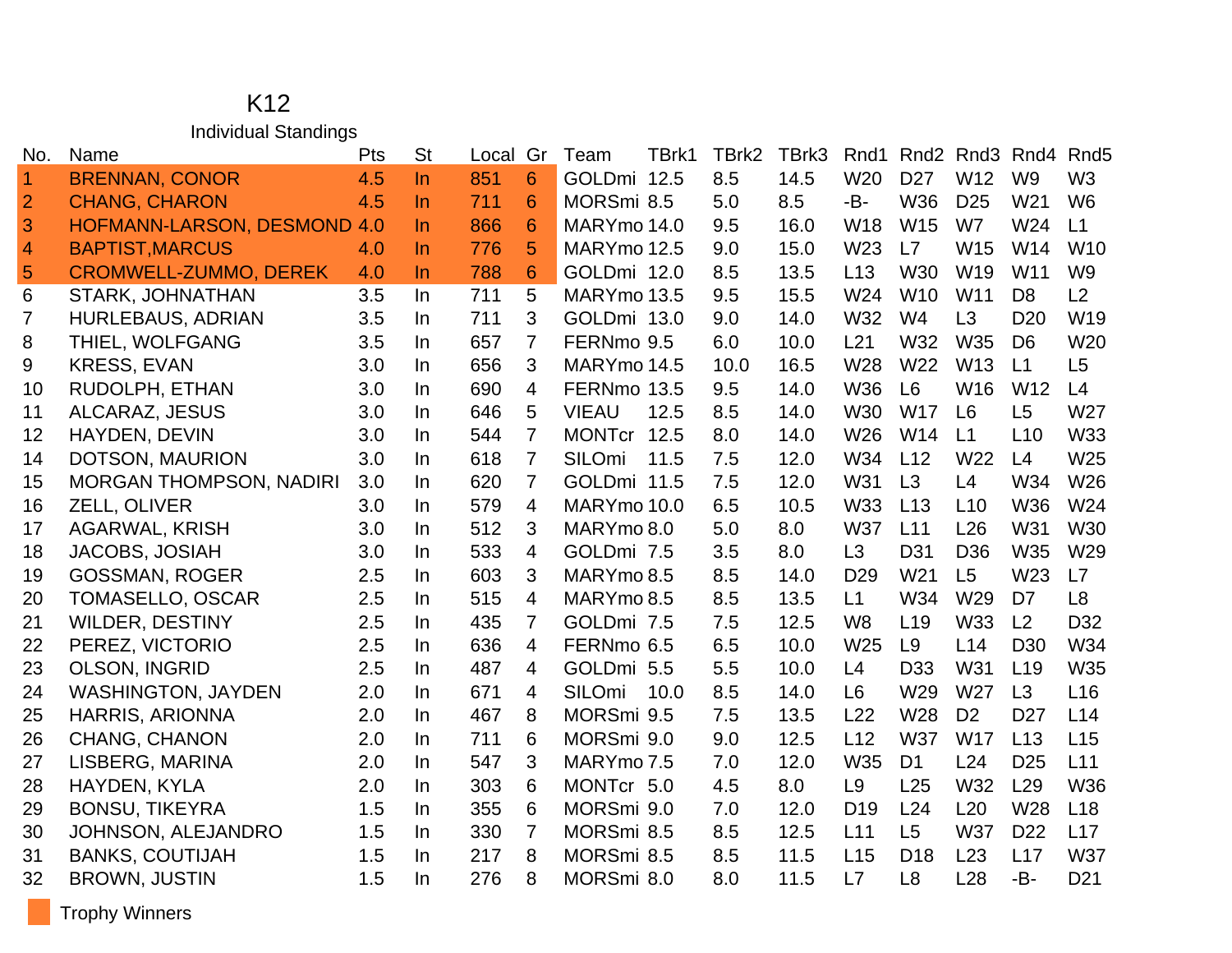| 33 MACKLYN-WALLS, SAVANT | 1.5 ln         |     | 203 | - 6 | MORSmi 8.0  | 8.0 | 11.0 L16 D23 L21 |             |     |      | W37 L12                                         |     |
|--------------------------|----------------|-----|-----|-----|-------------|-----|------------------|-------------|-----|------|-------------------------------------------------|-----|
| 34 CROCKETT, QUENTIN     | $1.0 \quad$ In |     | 104 | - 6 | MORSmi 8.0  | 8.0 | 11.0 L14 L20 -B- |             |     |      | L15 L22                                         |     |
| 35 ANDERSON, DANIELLE    | 1.0 In         |     | 100 | -8  | MORSmi 7.5  | 7.5 | 11.0 L27         |             | -B- | L8 L | L18 L23                                         |     |
| 36 EVANS, JONATHAN       | $0.5$ In       |     | 366 |     | MORSmi 11.0 | 9.0 |                  | 15.0 L10 L2 |     |      | D <sub>18</sub> L <sub>16</sub> L <sub>28</sub> |     |
| 37 ROBINSON, ANDRE       | 0.0            | -In | 100 |     | MONTcr 6.5  | 5.0 | $9.5^{\circ}$    | L17         | L26 | L30  | L33                                             | L31 |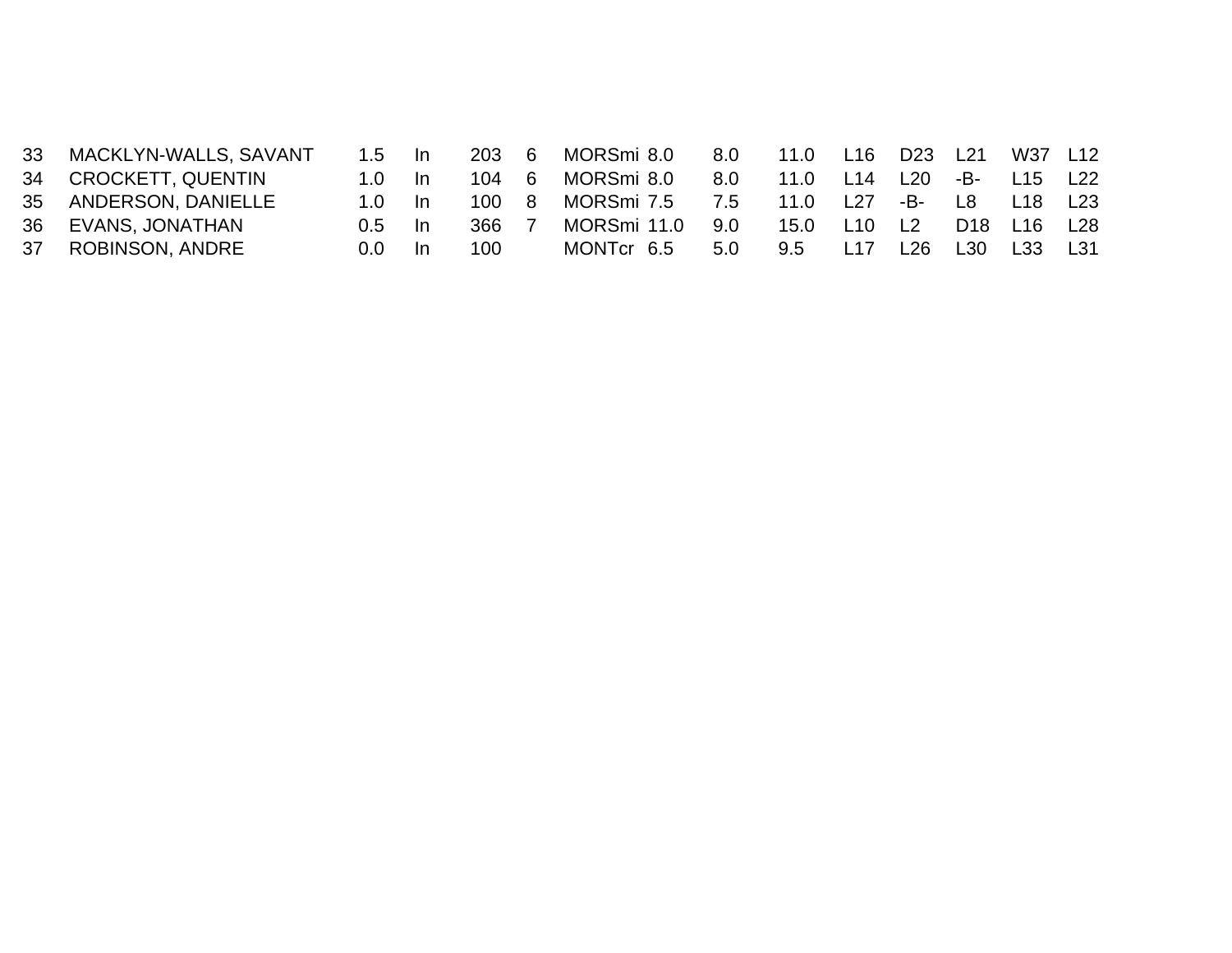#### K12 Individual Standings

| No.             | Name                      | Pts | St  | Local | Gr             | Team          | TBrk1 |     | TBrk2 TBrk3 | Rnd1            | Rnd <sub>2</sub> | Rnd3            | Rnd4            | Rnd <sub>5</sub> |
|-----------------|---------------------------|-----|-----|-------|----------------|---------------|-------|-----|-------------|-----------------|------------------|-----------------|-----------------|------------------|
| $\overline{1}$  | <b>KRAEMER, JOHNATHAN</b> | 4.5 | In. | 1398  | 10             | PIUSwa        | 12.5  | 8.5 | 13.5        | W <sub>15</sub> | W <sub>11</sub>  | W <sub>6</sub>  | W <sub>2</sub>  | D <sub>4</sub>   |
|                 | <b>HUTTELMAIER, ALEX</b>  | 4.0 | In. | 1060  | 2              | MEQUON13.0    |       | 8.5 | 15.5        | W7              | W8               | W <sub>5</sub>  | L1              | W <sub>9</sub>   |
| 3               | HERVEY-PETERS, TRA-LYN    | 4.0 | In. | 1151  | 6              | SILOmi        | 11.5  | 8.0 | 12.5        | W12             | L <sub>6</sub>   | W15             | W4              | W <sub>5</sub>   |
| $\overline{4}$  | <b>HURLEBAUS, JOAQUIN</b> | 3.5 | In. | 1386  | 8              | GOLDmi 13.0   |       | 8.5 | 14.0        | W <sub>11</sub> | W <sub>15</sub>  | W8              | L <sub>3</sub>  | D <sub>1</sub>   |
| $5\phantom{.0}$ | <b>WESLEY, HAYDEN</b>     | 3.0 | In. | 946   | 5 <sup>1</sup> | GOLDmi 12.5   |       | 8.5 | 14.5        | W9              | W <sub>10</sub>  | L <sub>2</sub>  | W12             | L <sub>3</sub>   |
| 6               | HARPER, TY                | 3.0 | In. | 952   | $\overline{7}$ | GOLDmi 12.0   |       | 7.5 | 13.5        | L13             | W <sub>3</sub>   | L1              | W11             | W14              |
|                 | <b>HARPER, TYRONE</b>     | 3.0 | In. | 935   | 11             | GOLDmi 9.5    |       | 5.5 | 11.0        | L2              | W <sub>14</sub>  | L11             | W13             | W <sub>12</sub>  |
| 8               | <b>KRESS, EMMETT</b>      | 2.5 | In. | 882   | 5              | MARYmo 7.0    |       | 7.0 | 11.0        | W <sub>16</sub> | L2               | L4              | D <sub>10</sub> | W <sub>13</sub>  |
| 9               | <b>BAPTIST, BLAISE</b>    | 2.5 | In. | 923   | 6              | MARYmo 6.0    |       | 6.0 | 10.0        | L <sub>5</sub>  | W <sub>16</sub>  | D <sub>13</sub> | W14             | L <sub>2</sub>   |
| 10              | ALCARAZ, ANGEL E          | 2.5 | In. | 793   | 8              | VIEAU         | 4.5   | 4.5 | 7.5         | -B-             | L <sub>5</sub>   | L12             | D <sub>8</sub>  | W <sub>16</sub>  |
| 11              | <b>TRIBLET, DARRELL</b>   | 2.0 | In. | 912   | 4              | <b>SILOmi</b> | 10.5  | 9.5 | 15.0        | L4              | L1               | W7              | L6              | W <sub>15</sub>  |
| 12              | <b>SHEETS, ADELINE</b>    | 2.0 | In. | 858   | 4              | MARYmo 9.5    |       | 8.0 | 13.5        | L3              | W <sub>13</sub>  | W10             | L5              | L7               |
| 13              | COUTURE, GUSTAVO          | 1.5 | In. | 850   | 6              | FERNmo 10.0   |       | 8.0 | 13.0        | W <sub>6</sub>  | L12              | D <sub>9</sub>  | L7              | L8               |
| 14              | ARENA, BASIL              | 1.5 | In. | 870   | 3              | MAPLfo 5.5    |       | 5.5 | 8.5         | -H-             | L7               | W16             | L9              | L6               |
| 15              | THIEL, TORSTEN            | 1.0 | In. | 851   | 6              | FERNmo 9.5    |       | 9.5 | 14.0        | $\overline{11}$ | L4               | L <sub>3</sub>  | W16             | L11              |
| 16              | HERVEY-PETERS, TRAMELL    | 0.0 | In. | 773   | 6              | SILOmi        | 7.0   | 6.0 | 9.5         | L8              | L9               | L14             | L15             | L10              |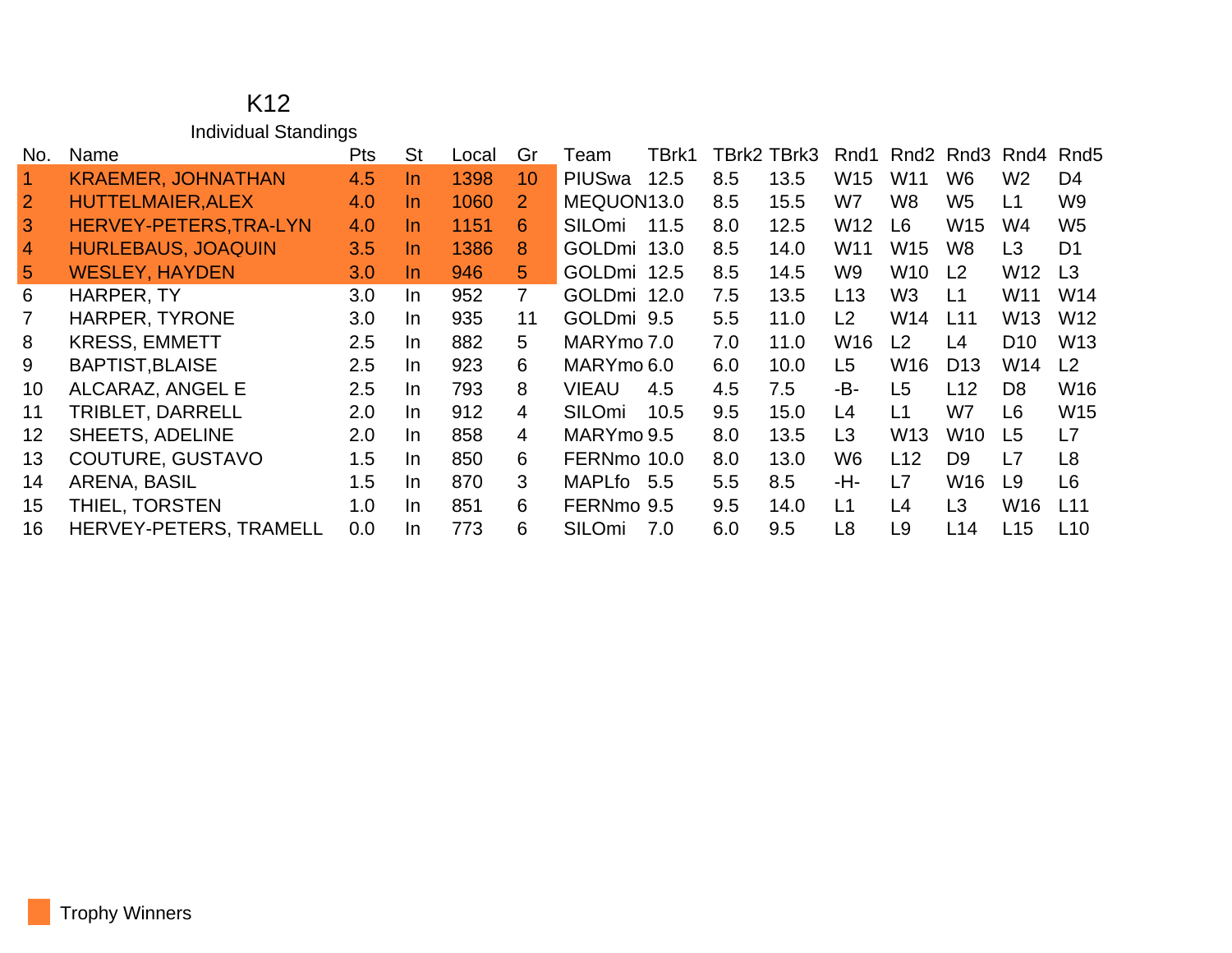|                         | K <sub>2</sub><br><b>Team Standings</b>                                                                                                                                 |       |      |      |      |      |
|-------------------------|-------------------------------------------------------------------------------------------------------------------------------------------------------------------------|-------|------|------|------|------|
| Plc                     | Name (Players: Top 4 used)                                                                                                                                              | Score | Med  | Solk | SBx2 | Cum  |
| $\overline{\mathbf{1}}$ | Maryland Ave Montesori School, (16)<br><b>CURRENT, SAGE (5.0,753)</b><br>KRATT, SOLOMON (4.0,464)<br>HOFMANN-LARSEN, PEARCE (4.0,441)<br>EWERDT-BROOKS, MILES (3.0,323) | 16.0  | 30.0 | 51.0 | 68.0 | 51.0 |
| $\overline{2}$          | FERNWOOD MONTESORI, Milwaukee (2)<br>THIEL, AKSEL (4.0,421)<br>JOYCE, PADDY (2.0,113)                                                                                   | 6.0   | 12.5 | 22.5 | 20.5 | 15.0 |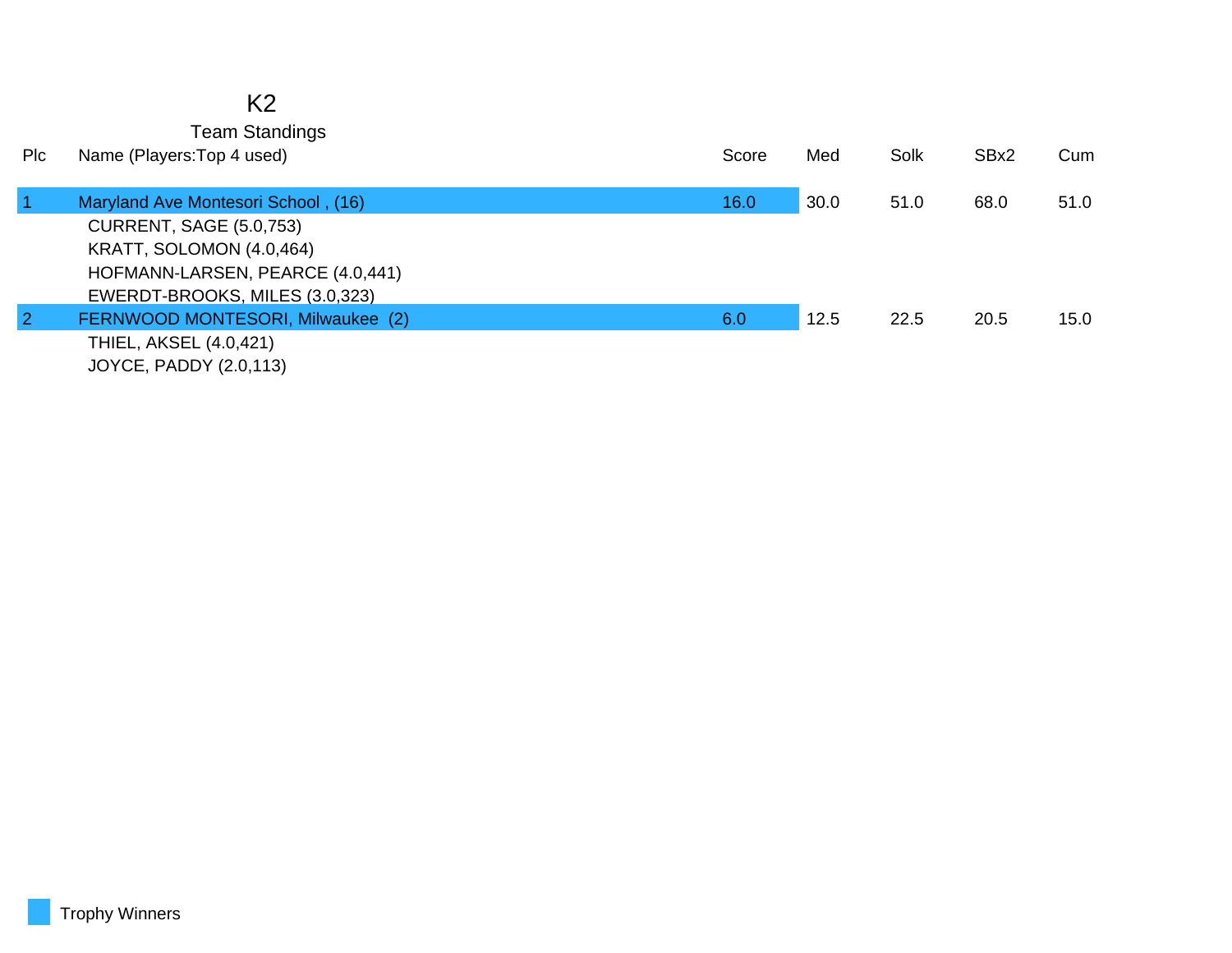| K5                    |  |
|-----------------------|--|
| <b>Team Standings</b> |  |

| <b>PIc</b>     | Name (Players: Top 4 used)                 | Score | Med  | Solk | SBx2 | Cum  |
|----------------|--------------------------------------------|-------|------|------|------|------|
| $\vert$ 1      | Maryland Ave Montesori School, (14)        | 16.0  | 36.0 | 60.0 | 88.0 | 50.0 |
|                | OULAHAN, ORJAN (5.0,603)                   |       |      |      |      |      |
|                | <b>KLASSEN, MAX (4.0,514)</b>              |       |      |      |      |      |
|                | WHITLOW, VINCENT (4.0,469)                 |       |      |      |      |      |
|                | HOFFMAN-LARSON, DECLAN (3.0,394)           |       |      |      |      |      |
| $\overline{2}$ | Craig Montesorri School, Milwau (4)        | 9.0   | 26.0 | 44.0 | 28.0 | 24.5 |
|                | <b>NELSON, AKILI (3.0,352)</b>             |       |      |      |      |      |
|                | MAYS, JAZMINE (3.0,296)                    |       |      |      |      |      |
|                | HAYDEN, KRISHAN (2.5,326)                  |       |      |      |      |      |
|                | JOHNSON, JURNEE (0.5,100)                  |       |      |      |      |      |
| $\overline{3}$ | <b>GOLDA MEIR ELEMENTARY SCHOOL, M (3)</b> | 8.0   | 20.5 | 36.5 | 30.5 | 25.5 |
|                | HENIKA, OLIVER (3.0,319)                   |       |      |      |      |      |
|                | WILDER, AALIYAH (3.0,249)                  |       |      |      |      |      |
|                | <b>SCHWEI, SAWYER (2.0,186)</b>            |       |      |      |      |      |
| $\overline{4}$ | Vieau Elementary School (2)                | 7.5   | 15.5 | 27.0 | 35.5 | 22.0 |
|                | LOPEZ-PAULSON, Marcus (4.0,505)            |       |      |      |      |      |
|                | OROZCO, ADAN (3.5,397)                     |       |      |      |      |      |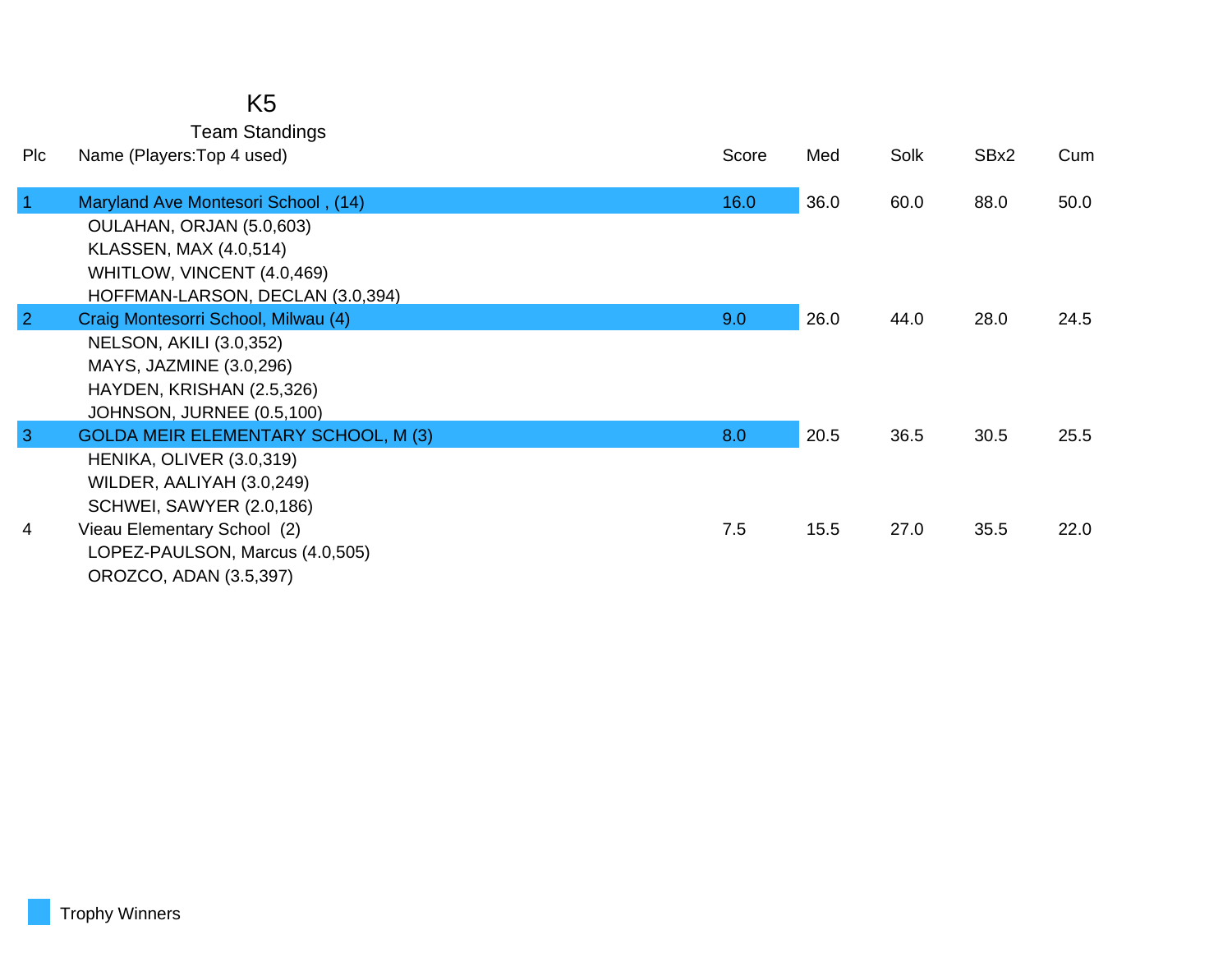### K12

Team Standings

| Plc            | Name (Players: Top 4 used)                 | Score | Med  | Solk | SBx2 | Cum  |
|----------------|--------------------------------------------|-------|------|------|------|------|
| $\overline{1}$ | <b>GOLDA MEIR ELEMENTARY SCHOOL, M (7)</b> | 15.0  | 33.5 | 54.0 | 72.5 | 42.0 |
|                | BRENNAN, CONOR (4.5,851)                   |       |      |      |      |      |
|                | CROMWELL-ZUMMO, DEREK (4.0,788)            |       |      |      |      |      |
|                | HURLEBAUS, ADRIAN (3.5,711)                |       |      |      |      |      |
|                | MORGAN THOMPSON, NADIRI (3.0,620)          |       |      |      |      |      |
| $\overline{2}$ | Maryland Ave Montesori School, (9)         | 14.5  | 38.0 | 63.0 | 81.5 | 50.0 |
|                | HOFMANN-LARSON, DESMOND (4.0,866)          |       |      |      |      |      |
|                | BAPTIST, MARCUS (4.0, 776)                 |       |      |      |      |      |
|                | STARK, JOHNATHAN (3.5,711)                 |       |      |      |      |      |
|                | KRESS, EVAN (3.0,656)                      |       |      |      |      |      |
| $\overline{3}$ | FERNWOOD MONTESORI, Milwaukee (4)          | 12.0  | 30.0 | 46.0 | 49.0 | 37.0 |
|                | THIEL, WOLFGANG (3.5,657)                  |       |      |      |      |      |
|                | RUDOLPH, ETHAN (3.0,690)                   |       |      |      |      |      |
|                | PIEPER, KEVIN (3.0,697)                    |       |      |      |      |      |
|                | PEREZ, VICTORIO (2.5,636)                  |       |      |      |      |      |
| 4              | Milwaukee Morse Middle School, (11)        | 10.0  | 30.0 | 47.0 | 33.5 | 30.0 |
|                | CHANG, CHARON (4.5,711)                    |       |      |      |      |      |
|                | CHANG, CHANON (2.0,711)                    |       |      |      |      |      |
|                | HARRIS, ARIONNA (2.0,467)                  |       |      |      |      |      |
|                | JOHNSON, ALEJANDRO (1.5,330)               |       |      |      |      |      |
| 5              | Craig Montesorri School, Milwau (3)        | 5.0   | 17.5 | 31.5 | 16.0 | 14.0 |
|                | <b>HAYDEN, DEVIN (3.0,544)</b>             |       |      |      |      |      |
|                | HAYDEN, KYLA (2.0,303)                     |       |      |      |      |      |
|                | ROBINSON, ANDRE (0.0,100)                  |       |      |      |      |      |
| 6              | Siloah Lutheran School, Milwau (2)         | 5.0   | 16.0 | 26.0 | 17.0 | 16.0 |
|                | DOTSON, MAURION (3.0,618)                  |       |      |      |      |      |
|                | WASHINGTON, JAYDEN (2.0,671)               |       |      |      |      |      |